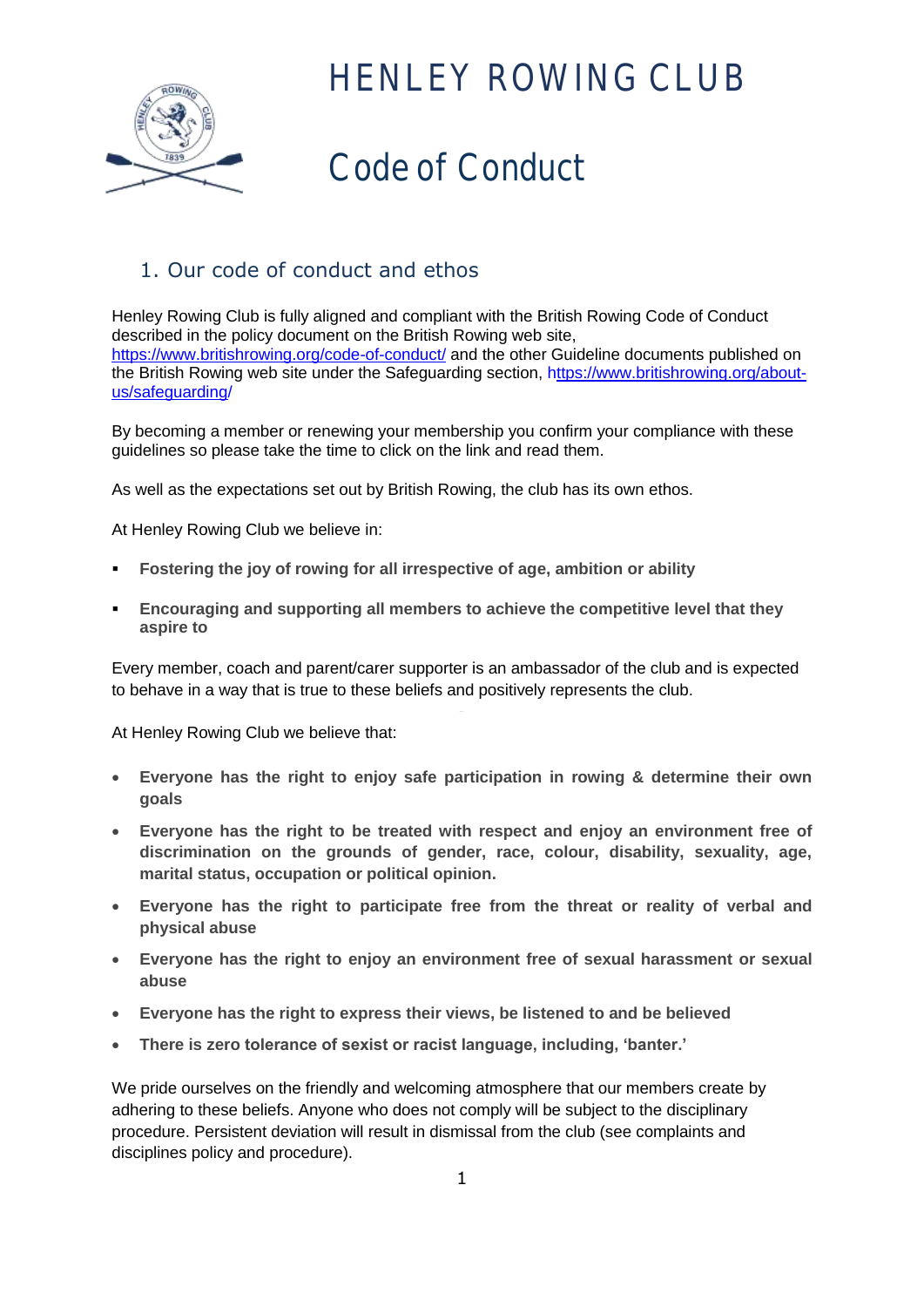

# Code of Conduct

Detailed expectations for Parents/Carers, Coaches, Coaches of Juniors and Competitors are outlined in the British Rowing code of conduct as referenced above but, in summary, these are the key expectations the club has for each:

### 2. Parent/carers code of conduct

### **Listen to, respect and take into account children's views. Recognise their right to determine their participation:**

- children's health, safety and well-being come first
- winning is not everything; encourage participation primarily for enjoyment
- encourage your child to take responsibility for their own actions, performance and behaviour

#### **Support children's involvement in training, events and competitions:**

- encourage their effort
- be aware of the club's Welfare Team and their role
- provide consent for your child to participate in training, competition and events
- inform the coach of individual needs of your child that may affect their participation, including medical conditions or illness; ensure that this information is always kept up to date
- provide your child with equipment to suit the conditions, i.e. clothing suitable for cold/warm weather, a water bottle, and sunscreen.
- ensure that your child always has prescribed medication with them when training (e.g. Epipens, inhalers)
- receive information from the coach about the schedule of the programme of training and the rationale behind the activities
- assist the club in its duty to care for your child don't treat the club as a child-minding service
- collect your child promptly at the end of sessions at the agreed time.

#### **Be a good role model at competitions and events:**

- encourage your child to accept all individuals and not to discriminate on the basis of their ability, gender, race, religion etc.
- act in a sporting way when supporting and spectating don't swear, shout at or chastise children, officials, coaches, or others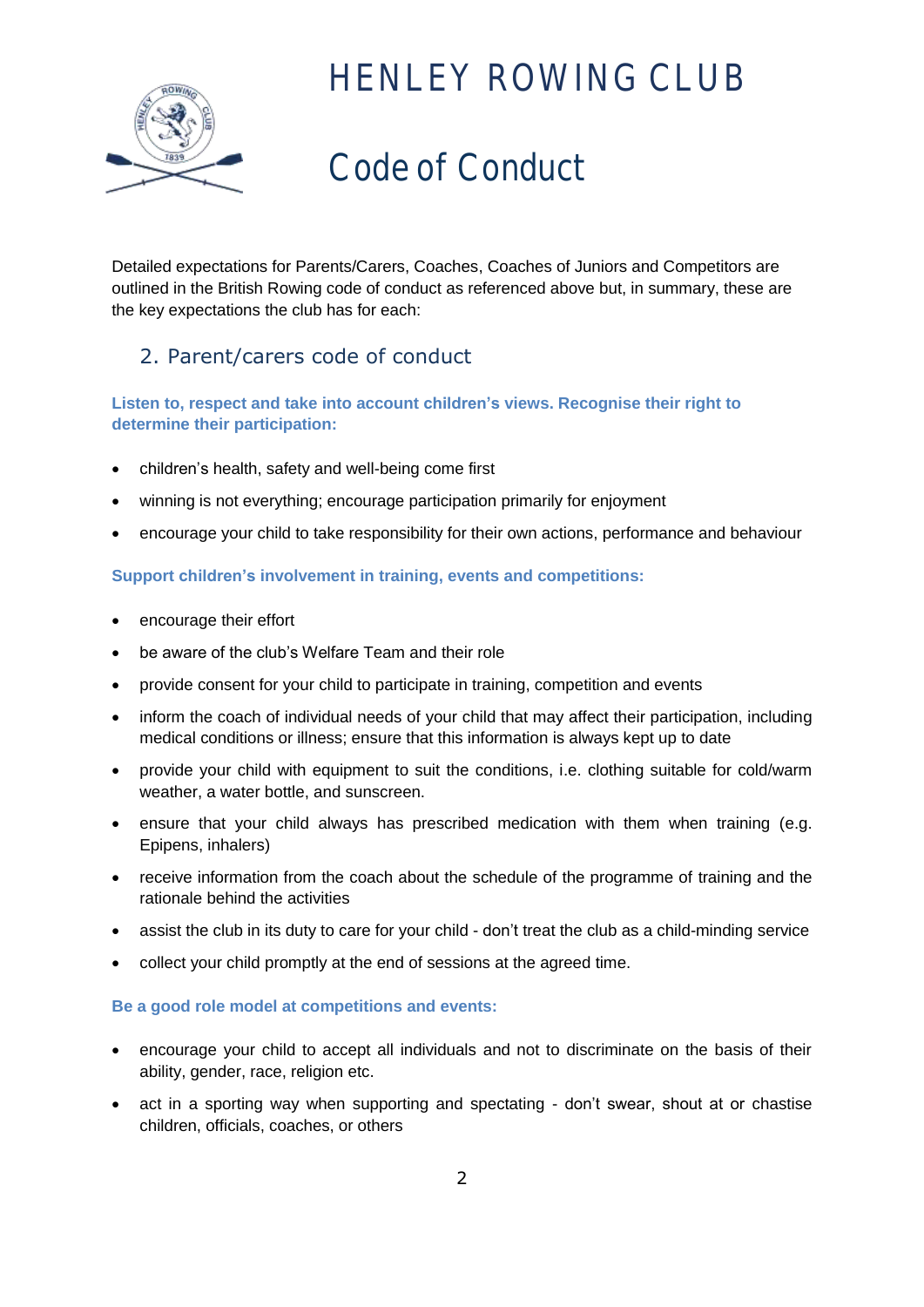

# Code of Conduct

- accept that errors are an important part of learning don't condemn your child for making them
- act with respect for the decisions of officials and coaches, and without criticism
- raise any concerns they have about a child or coach, or their behaviour, as soon as possible with the club's Welfare Team

### 3. Rowing Coaches - code of conduct

#### **Ensure safe practice at all times:**

- follow British Rowing water safety guidance and promote the execution of safe and correct practice
- ensure that the environment is as safe as possible by assessing and managing risk to an appropriate level

#### **Continually develop:**

- gain qualifications at a level appropriate to their coaching context
- follow a programme of continuous professional development
- practice an open and transparent approach that encourages other coaches to contribute to or learn from their knowledge and experience
- contribute to the development of coaching by sharing knowledge and ideas with others
- contribute to initiatives to promote the standards and quality of coaching and coaches
- learn about issues in the sport that might affect coaches or participants
- commit to providing a quality coaching service
- plan and prepare for all sessions so that they meet the needs of participants and are appropriate and progressive
- maintain appropriate records for participants

#### **Follow British Rowing guidelines on coaching and safeguarding children and vulnerable adults:**

 ensure that any physical contact is appropriate and necessary and is carried out within recommended guidelines, and with the participant's full consent and approval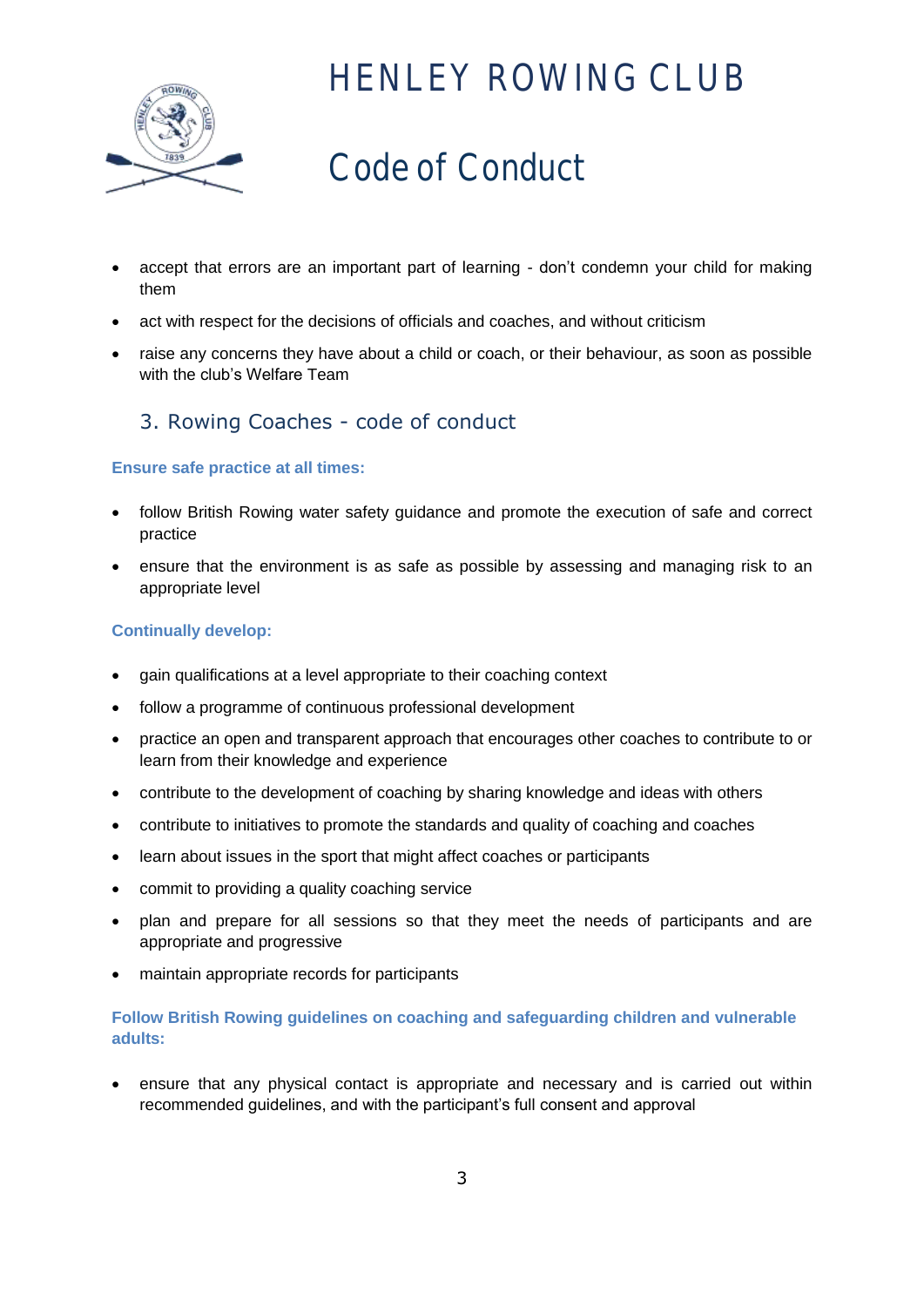

# Code of Conduct

- avoid any form of sexually related contact, innuendo, flirting or inappropriate gestures when coaching, particularly with under-age participants
- avoid sexual intimacy with participants whilst coaching them, and also in the period of time immediately following the end of the coaching relationship

#### **Coach in a participant focused way:**

- promote the welfare and best interests of participants
- assess each individual's needs, and support individuals to determine their goals
- assist the participant to access other appropriate services that could aid their development
- recognise the rights of participants to confer with other coaches and experts
- communicate and co-operate with other organisations and individuals in the best interests of the participants
- be aware of the physical needs of participants, especially those still growing and ensure that training loads and intensities are appropriate
- maintain the same level of interest when the athlete is sick or injured.

#### **Be professional:**

- be transparent and accountable in their coaching practices
- accept responsibility
- clarify from the beginning of the coaching relationship what is expected of the participants and also what they can expect from the coach
- allow athletes access to an appropriate complaints' mechanism
- promote drug-free sport
- educate participants on the British Rowing policy on the use of performance enhancing drugs and supplements

#### **Ensure rowing is a positive recreational activity:**

- maintain enjoyment of rowing by creating an environment free of fear and harassment
- promote the concept of a balanced lifestyle, supporting the well-being of the athlete both in and out of the sport
- aid participants' motivation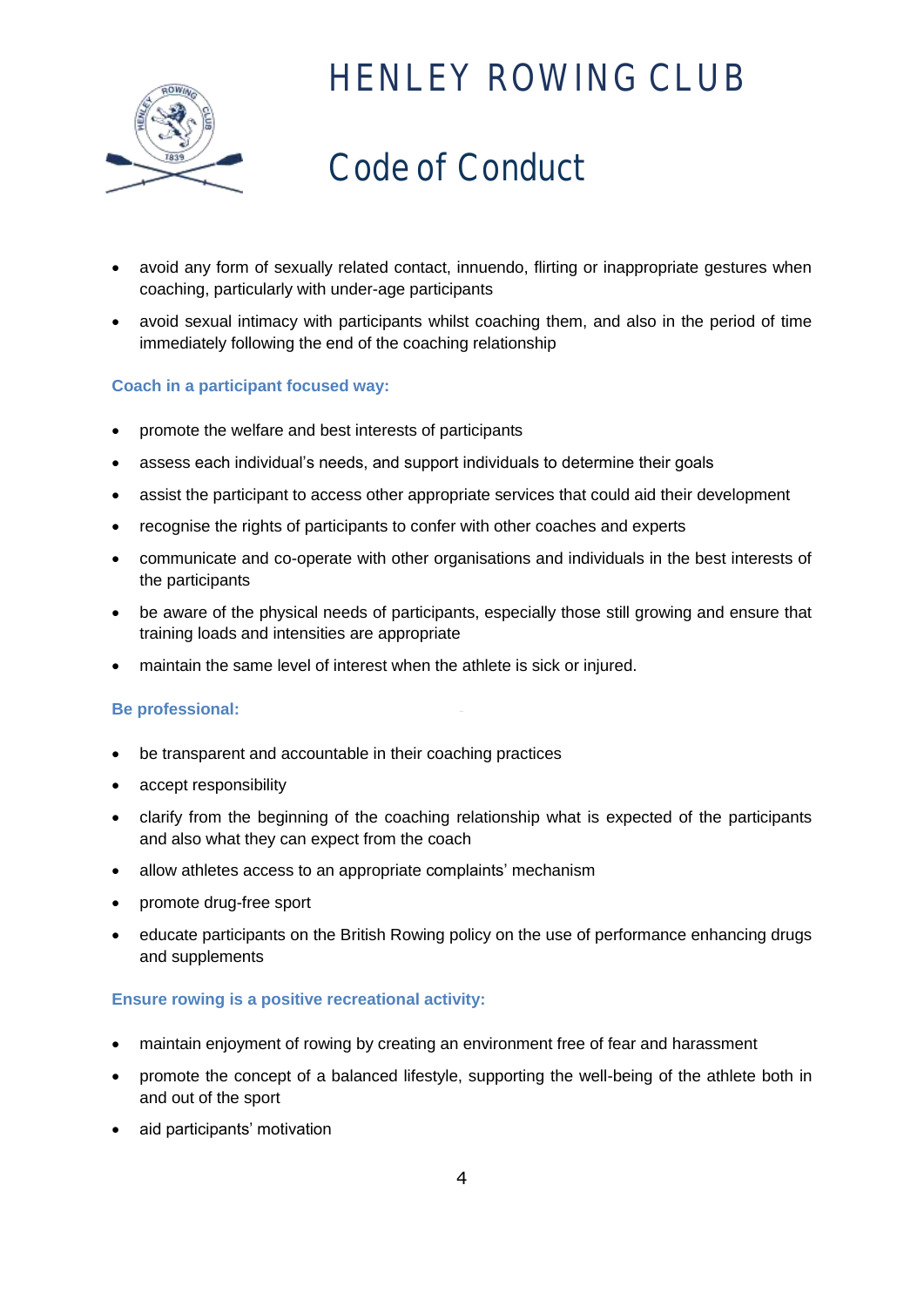

# Code of Conduct

avoid placing undue pressure on children

#### **Encourage personal empowerment:**

- allow participants to express their own views and make their own decisions
- canvass and respect participants' reasons for rowing, even if they consider fun and participating more important than winning
- ensure that participants are fully informed of the requirements of the sport and the coaching programme
- respect participants' opinions when making decisions about their participation in the sport
- encourage participants to take responsibility for their own development and actions
- involve participants as part of the decision-making process.

#### **Communicate appropriately:**

- follow the guidelines in the *British Rowing Safeguarding and Protecting Children Bookle*t regarding communication with parents and young people
- communicate with and provide feedback to participants in a manner which reflects respect and care
- avoid criticising, or engaging in demeaning descriptions of others
- be discreet in any conversations about participants, coaches or other individuals
- discuss and agree with participants what information is confidential.
- clarify the nature of the coaching services being provided for participants
- inform participants and parents of juniors of the requirements of the sport
- discuss with parents and other relevant parties the potential impact of the coaching programme on junior participants
- inform athletes or their parents of any potential costs in accessing their coaching services.
- be positive role models and promote adherence to these codes of conduct
- display high standards in the use of language, manners, punctuality, preparation and presentation
- operate within the rules and spirit of rowing
- promote tolerance and act equitably in their coaching and combat discrimination on the basis of gender, age, race, colour, sexual orientation, political opinion etc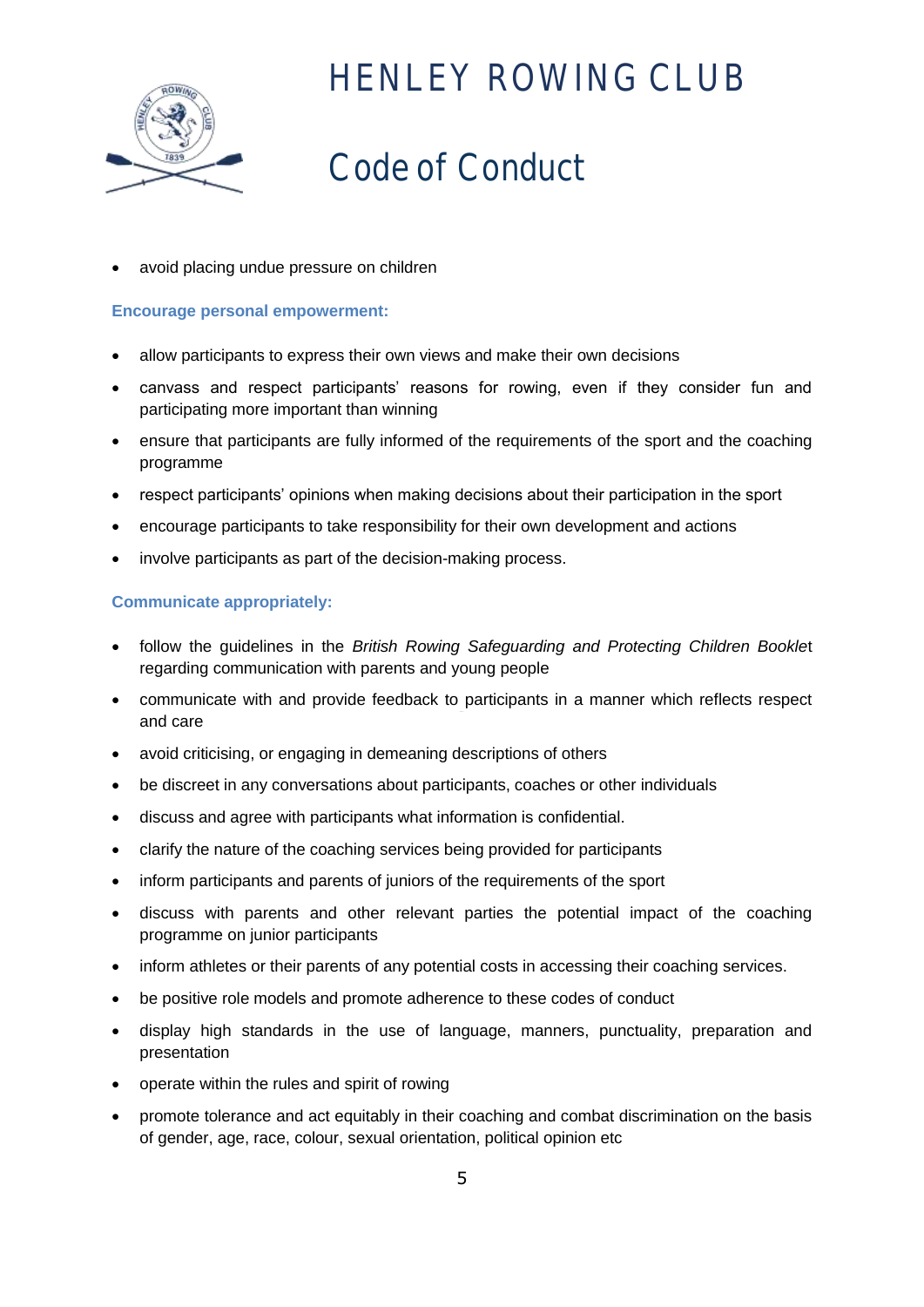

## Code of Conduct

address any bullying between participants.

### 4. Coaches of Juniors - code of conduct

Coaches of juniors must be familiar with and follow the Henley Rowing Club Safeguarding Policy and associated documents. They must also complete and renew the safeguarding course, as specified in the Henley Rowing Club Welfare policy.

#### **Coach in a child-centred way:**

- recognise that children have rights
- ensure that activities are appropriate for children
- consider the child's rights and needs before considering the champion
- work in partnership with the child's parents to ensure the child's needs are meet
- keep holistic development as the core objective of participation in rowing
- respect the child's interests in activities other than in sports
- not force their aspirations and ambition on children
- respect the right to privacy of young athletes.

#### **Emphasise quality of training over quantity:**

- ensure that the level and type of participation is appropriate to their child's stage of development
- encourage children (particularly younger children) to play and experience a broad variety of sports
- promote individual progress, skill and development before winning in age group competition to help promote long term participation of children in the sport
- encourage the development of good technique before performances
- recognise that the stage and rate of development is not the same for all juniors and allow child participants to compete at their own current level
- emphasise the role that maturation has to play in age group competition
- ensure that children are not forced to train to excess protect the right to health and rest
- coach juniors according to the British Rowing *'how much and how often'* junior guidelines.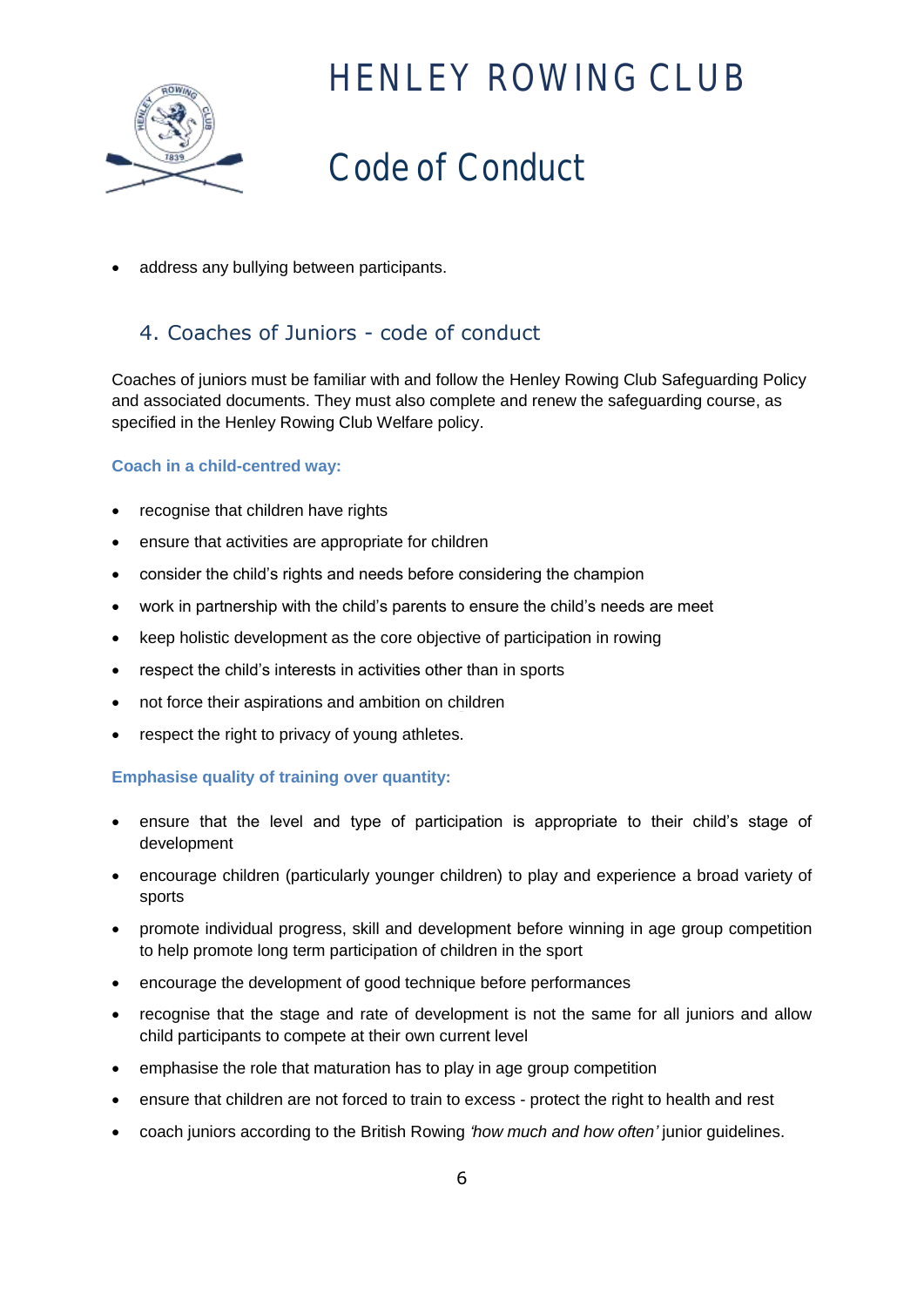

# Code of Conduct

### 5. Code of Conduct for Athletes and Competitors

#### **When practicing, training or competing at clubs, competitions and events:**

- behave sensibly and follow all instructions from coaches
- take care of equipment owned by the club and do not use equipment belonging to others without their permission
- adhere also to British Rowing rules and guidelines
- act in accordance with the rules of any competition or event entered
- study in advance, understand, and follow the rules, regulations and guidelines of the competition/event entered with regards to safety, emergency procedures, boating, marshalling, and cancellation
- follow the directions of marshals, umpires and officials of the club/competition/event
- accept the decisions of officials of the event
- not take banned substances
- treat other competitors, coaches, other water users and officials of clubs, competitions and events with respect
- not threaten others nor engage in acts of verbal or physical abuse or other types of abuse.
- avoid inappropriate relationships with their coach
- keep to agreed timings, or inform the relevant person if they are going to be late

*The coach should discuss any inappropriate behaviour with you and will refer to the committee, where necessary.*

WE ALSO REQUIRE JUNIOR ATHLETES TO COMPLETE THE ATTACHED SEPARATE DOCUMENT (SEE APPENDIX)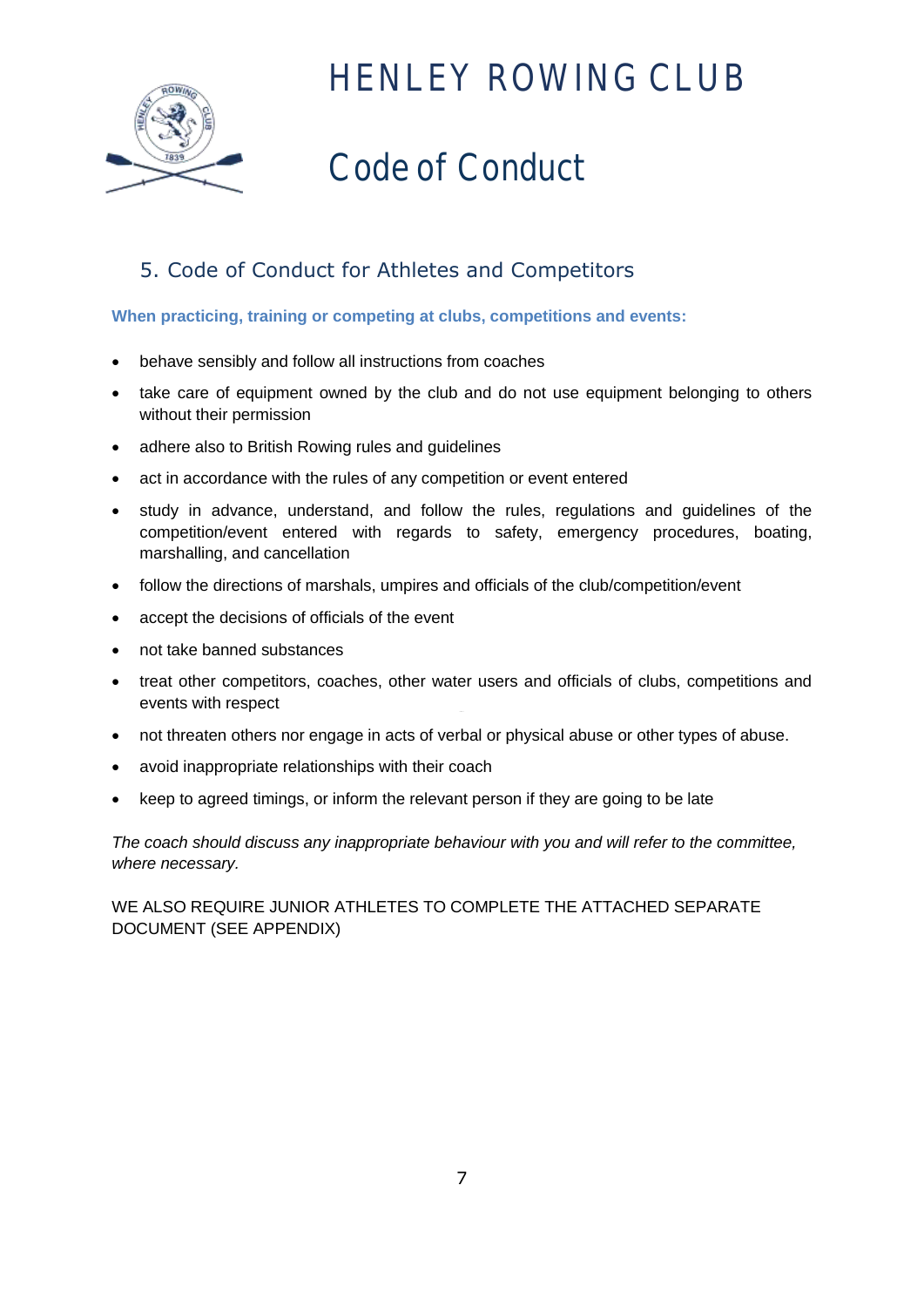

# Code of Conduct

### APPENDIX

### Code of Conduct for Junior Members

Please read the Club's Code of Conduct Policy at **[www.henleyrowingclub.co.uk/club](http://www.henleyrowingclub.co.uk/club-rules-and-policies/)[rules-and-policies/](http://www.henleyrowingclub.co.uk/club-rules-and-policies/)**

and sign and keep to the following:

- Understand and follow the rules and procedures of the club
- Be loyal to the club and be proud to be a part of it
- Be friendly, welcoming and supportive, particularly to new members
- Behave sensibly and follow all instructions from coaches
- Take your safety and the safety of others seriously and act in a safe manner at all times
- Be respectful in the way you communicate verbally, in writing and online, always considering the impact of any words or images on others
- Stay within the rules at events; show respect for officials and their decisions
- Take care of equipment owned by the club and do not use equipment belonging to others without their permission
- Respect the rights of all participants including competitors and other water users regardless of their age, gender, ability, race, cultural background or religious beliefs or sexual identity
- Do not use bad or abusive language this applies equally to conversation and electronic communication
- Do not bully others, or take part in rough and dangerous play
- Keep to agreed timings for training sessions and competitions or inform your coach if you are going to be late
- Pay subscriptions and event fees promptly
- Never smoke, consume alcohol or use any form of drug whilst on club premises, or whilst representing the club at competitions
- Report behaviour or incidents which you think are not right
- Help to make your club a fun place to be